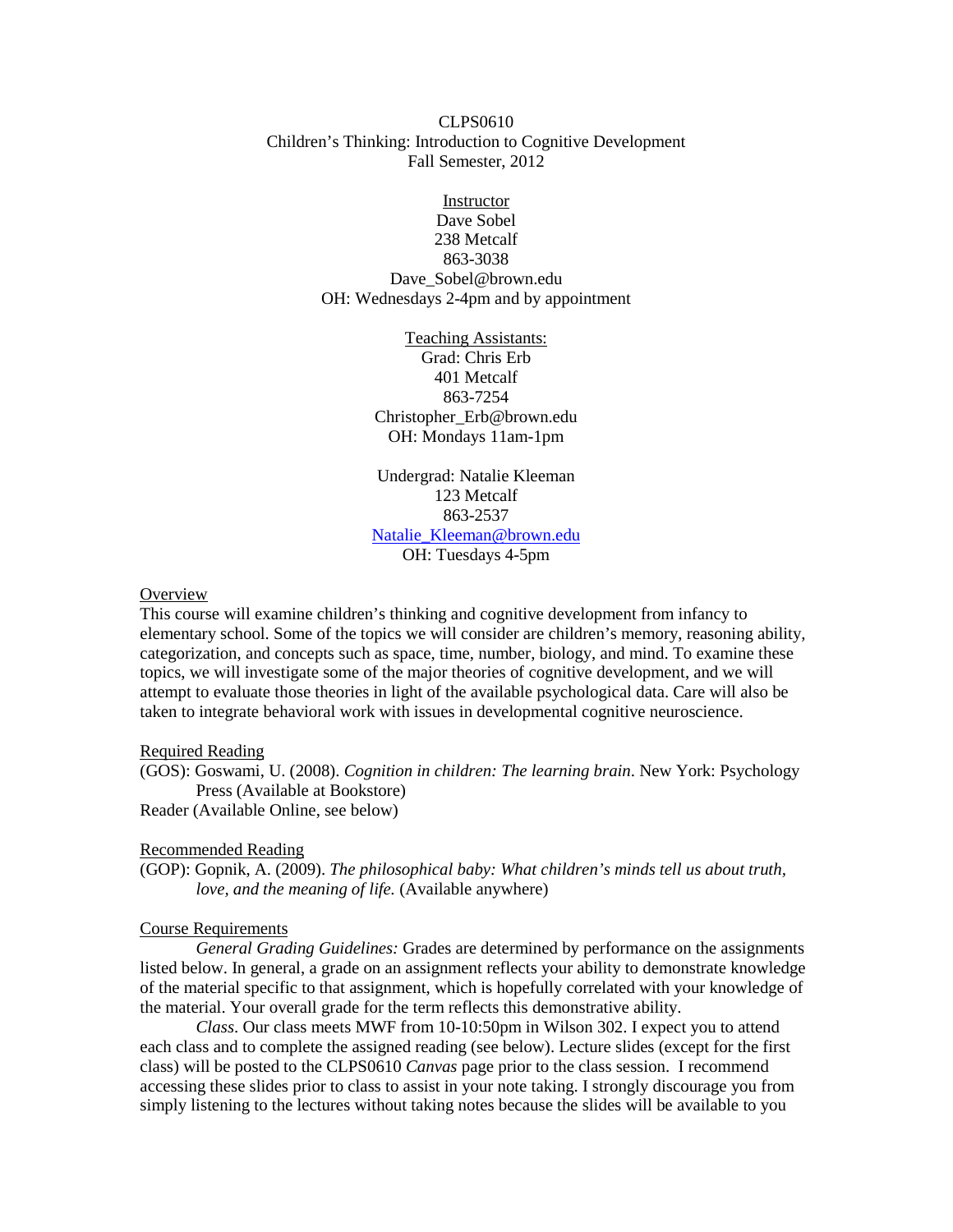later. These slides will not contain all of the material presented in class and I will expect you to understand material beyond what is presented on the slides. Further, I reserve the right to change the lecture slides the day of the class to reflect any changes I feel are necessary to present material to you as clearly as possible. This might also include not covering material on the slides, covering material in addition to the slides, or changing the slides all together.

*Auditing.* If you choose to audit this class, you are responsible for two things: 1) You must introduce yourself to me in person (not over email, please) to inform me that you are auditing the class. 2) You will be responsible for satisfactory work (i.e. grade of S, C or better) on all written assignments (paper and reaction papers). You will be excused from the exams.

*Readings*. Each class has a reading associated with it. These readings are required, unless noted by an (R) on the schedule below, in which case the reading is recommended. Your chances for success will improve if you do the recommended readings. Just because I do not talk about a particular topic from the reading in class does not mean that I will not ask about it on an exam. However, my exams are often made up of material presented in both the readings and the lecture.

Goswami's (2008) book is our text. The other required readings will be available through OCRA. The course password is **Piaget**. The notable recommended reading is Alison Gopnik's book *The Philosophical Baby*. It can be purchased cheaply or taken out from the library.

*Exams*. There will be two exams, a midterm and a final. The midterm will be on October 24, during class time. The final will be on December 14 at 2pm (location TBD). Do not take this class if you cannot make the exam dates, as there will be no scheduled make-ups. The final will concentrate on material presented in the second half of the semester. However, there will be at least one questions on the final that will require you to integrate material from the first half of the semester.

Both exams will be made up of fill-in-the-blank and essay questions. You will receive a study guide with the exact essay questions at least one week before each exam. The midterm will constitute 25% of your grade for the class. The final will constitute 30% of your grade.

*Paper*: There will be one research paper, due on December 7, 2012 at 5pm. The goal of this paper will be to incorporate theory and empirical data. The paper will be worth 35% of your grade. More information will be provided during the semester. Because of the size of the class, no extensions will be given on the paper for any reason. A small amount of extra credit will be given on this assignment if you turn it in by, November 30 at 5pm. Papers turned in after the  $7<sup>th</sup>$  will be accepted, but penalized one half grade per day. Papers will not be accepted after 5pm on December  $12^{\text{th}}$ .

*Reaction Papers*: Over the course of the semester, you will be asked to write *four* 1-page reaction papers to some of the assigned readings from journal articles. There are 12 possible assignments (you can do as many as you like, but you will only receive credit for four). The assignments are marked below. I strongly advise not waiting until the last weeks of the semester to do these assignments. These papers are due in class on the days indicated below. Because there are twelve possible chances, I will not accept late papers at any time, nor will I (or the TAs) give extensions on these papers or accept these papers over email (in theory, they will be submitted through Turnitin). Feedback will be given on your writing style and the content of the papers. Together, these papers are worth 10% of your grade (2.5% each). There is also one extra credit paper (worth 1% of the course grade) that you can do as well. It will require you to attend a lecture and write about that lecture. This will be in addition to (not in lieu of) the four reaction papers.

What is a reaction paper? Writing a reaction paper involves taking the content of the article and writing a response position. Since all of the articles will contain experiments (either full descriptions with methods and results, or summaries), it is often wise to focus on those experiments. An experiment is done to answer a question. What is that question? How was the experiment designed to answer it? What did it find? Did it answer the question in a satisfactory way (why or why not?). Do the results bring up other questions? Do the authors address those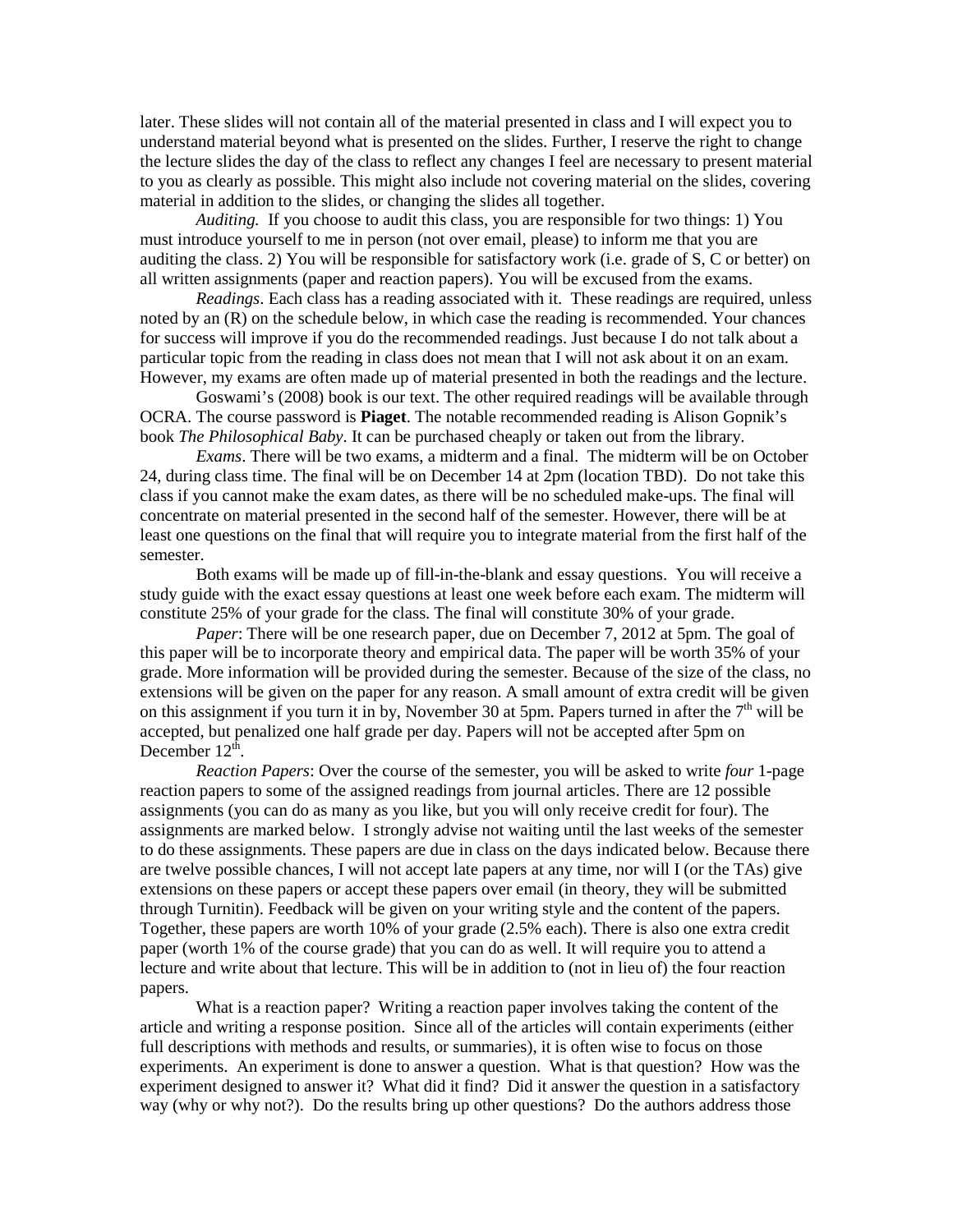questions? Do you think the authors have answered the questions they pose in a suitable manner? Why or why not?

The above questions are general guidelines. You do not have to answer all of them in each reaction paper. Nor do you have to answer these questions for the entire article (that will often be difficult). Rather, you should focus on one or two of them for one or two parts of the article, and expound on your answer. Importantly, a reaction paper is not a summary. The purpose of the assignment is to determine whether these experiments address the research topic in a satisfactory manner, and for us to gauge your thoughts about the experiments and relation between the data and the theoretical claims that are made. The hope is that the reaction papers provide you with a good deal of preparation for writing the final paper. My advice is to do them early, and talk to the TAs about the feedback you receive and the questions you might have. Reaction papers will be graded on an S/NC basis. The TAs will assign grades of NC to reaction papers that just summarize the material (i.e., present no original thought) or if your paper indicates a less than thorough reading of the assignment.

Finally, there is one additional extra credit assignment. If you attend Cristine Legare's lecture on October  $3<sup>th</sup>$  and write a one-page reaction paper (due in class on Oct 5), you will receive extra credit towards your final grade for the semester.

Schedule of Classes and Assignments

Below is a list of each class meeting, the topic that will be discussed, and the reading that is assigned for that class. All class assignments are also indicated below. (R) indicates a recommended (as opposed to a required) reading.

| <b>Dates</b> | <b>Topics</b>                                          | Readings                                                                 |
|--------------|--------------------------------------------------------|--------------------------------------------------------------------------|
| Sept 5       | Introduction                                           | GOS, Forward                                                             |
| Sept 7       | Methods 1                                              | Miller (1998) Ch. 2<br>$(R)$ : GOP Intro, Ch 1-3                         |
| Sept 10      | Methods 2                                              | Miller (1998), Ch. 3<br>(R): GOP Ch. 4-8                                 |
| Sept 12      | Theories 1                                             | GOS 373-389<br>$(R)$ : GOP Ch. 9                                         |
| Sept 14      | Theories 2                                             | GOS 389-399                                                              |
| Sept 17      | Theories 3                                             | GOS 399-417                                                              |
| Sept 19      | <b>Infant Memory and Perception</b>                    | GOS, pp. 3-14<br>DeCasper & Fifer (1980)<br>(R): Kellman & Spelke (1983) |
| Sept 21      | <b>Infant Categorization</b><br>RP on Quinn et al. Due | GOS pp. 14-19<br>Quinn et al. (2001)                                     |
| Sept 24      | <b>Infant Object Representation 1</b>                  | GOS pp. 19-33<br>(R): GOS pp. 33-39                                      |
| Sept 26      | No Class                                               |                                                                          |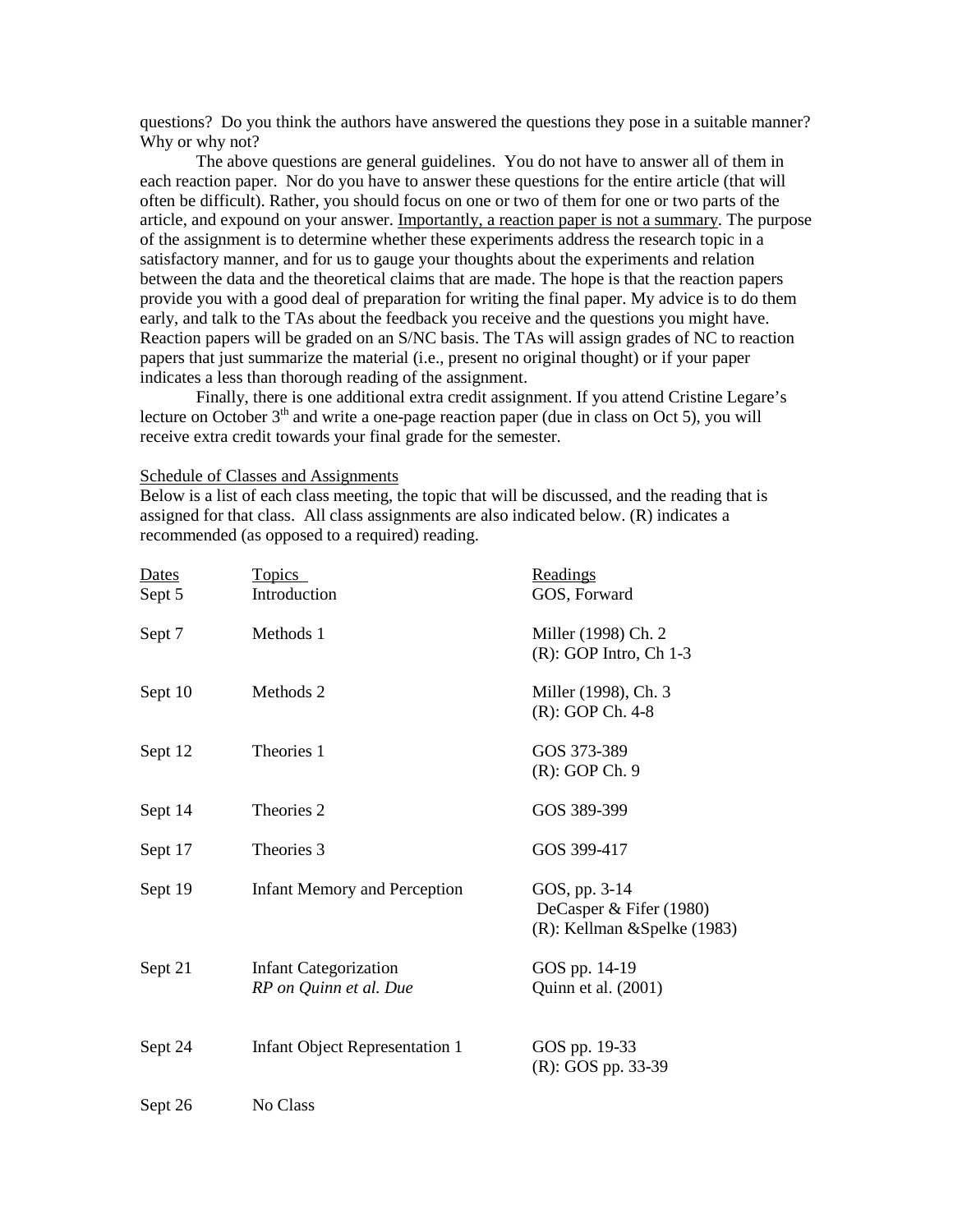| Sept 28          | <b>Infant Object Representation 2</b><br>RP on Baillargeon Due                  | Baillargeon (1987)                                                    |  |
|------------------|---------------------------------------------------------------------------------|-----------------------------------------------------------------------|--|
| Oct 1            | <b>Infant Imitation and Causality</b><br>RP on Leslie & Keeble Due              | GOS pp. 41-52<br>Leslie & Keeble (1987)                               |  |
| Oct 3            | Infant Reasoning about Objects 1<br>Legare Colloquium 4pm in Metcalf Auditorium | GOS pp. 52-68                                                         |  |
| Oct 5            | No Class, but RP for Legare Colloquium Due                                      |                                                                       |  |
| Oct 8            | No Class: Fall Weekend                                                          |                                                                       |  |
| Oct 10           | Infant Reasoning about Objects 2<br>RP on Spelke et al Due                      | Spelke et al. (1992)<br>Wynn (1992)                                   |  |
| Oct 12           | <b>Infant Social Cognition 1</b>                                                | GOS pp. 75-92<br>Meltzoff & Moore (1977)                              |  |
| Oct 15           | <b>Infant Social Cognition 2</b><br>Receive Study Guide for Midterm             | GOS pp. 93-102                                                        |  |
| Oct 17           | <b>Infant Social Cognition 3</b><br>RP on Onishi & Baillargeon Due              | Onishi & Baillargeon (2005)                                           |  |
| Oct 19           | Conceptual Development 1                                                        | GOS pp. 109-126                                                       |  |
| Oct 22           | Conceptual Development 2<br>RP on Keil Chapters Due                             | Keil, Ch. 8-9                                                         |  |
| Oct 24           | <b>MIDTERM</b>                                                                  |                                                                       |  |
| Oct 26           | Biological Knowledge 1<br>Receive Final Paper Assignment                        | GOS 126-145<br>$(R)$ : Miller, Ch. 9                                  |  |
| Oct 29           | Biological Knowledge 2<br>RP on Johnson & Carey Due                             | Johnson & Carey (1998)                                                |  |
| Oct 31           | Causal Reasoning 1                                                              | GOS 183-199                                                           |  |
| Nov <sub>2</sub> | Causal Reasoning 2<br>RP on Gopnik et al (2001)                                 | GOS 199-219<br>Gopnik et al. (2001)<br>$(R)$ : Gopnik & Schulz (2007) |  |
| Nov <sub>5</sub> | Theory of Mind 1                                                                | GOS 221-232<br>(R): Flavell (1999)                                    |  |
| Nov <sub>7</sub> | Theory of Mind 2<br>RP on Repacholi & Gopnik Due                                | Repacholi & Gopnik (1997)<br>Sommerville et al. 2005                  |  |